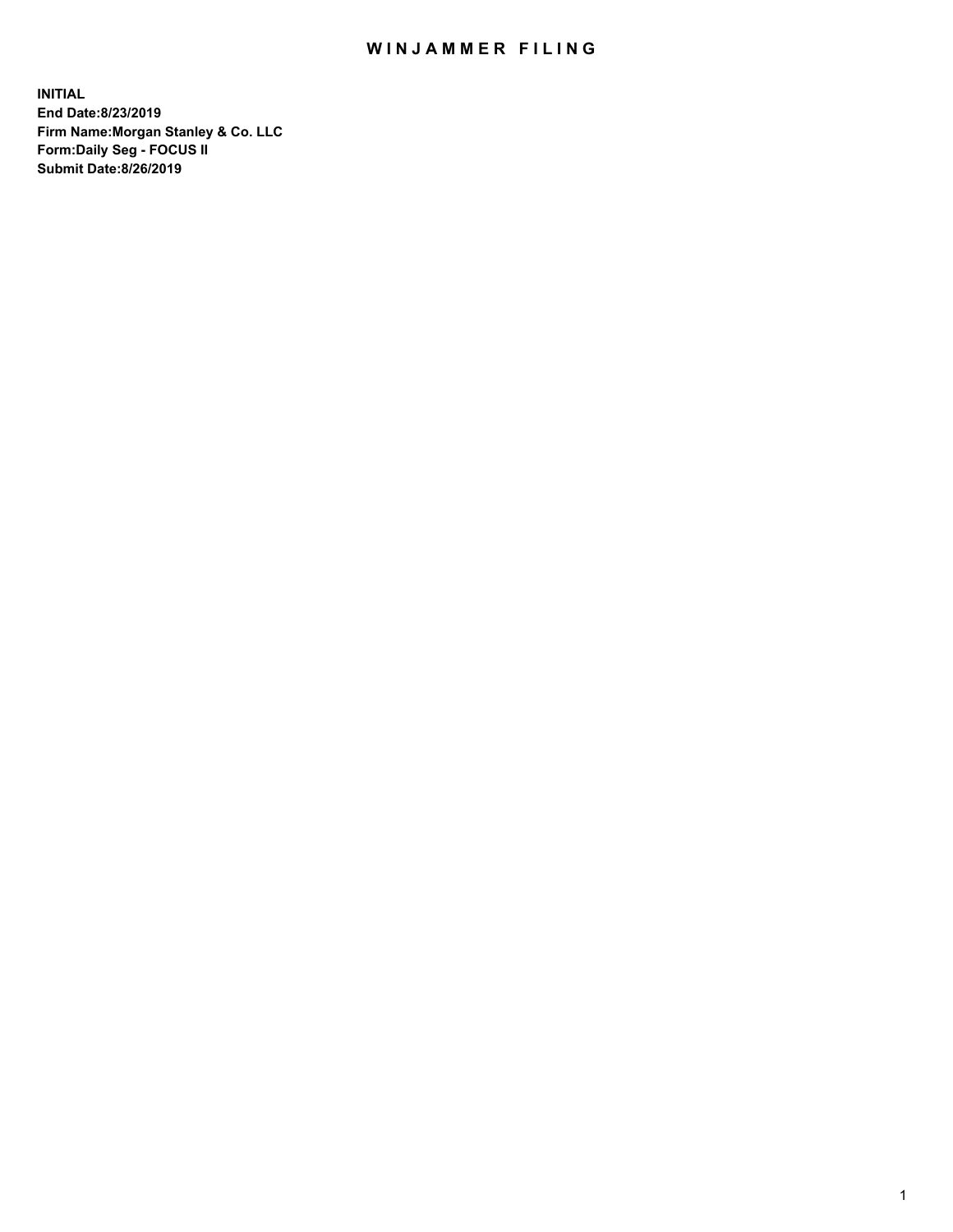**INITIAL End Date:8/23/2019 Firm Name:Morgan Stanley & Co. LLC Form:Daily Seg - FOCUS II Submit Date:8/26/2019 Daily Segregation - Cover Page**

| Name of Company                                                                   | Morgan Stanley & Co. LLC     |
|-----------------------------------------------------------------------------------|------------------------------|
| <b>Contact Name</b>                                                               | <b>Ikram Shah</b>            |
| <b>Contact Phone Number</b>                                                       | 212-276-0963                 |
| <b>Contact Email Address</b>                                                      | Ikram.shah@morganstanley.com |
| FCM's Customer Segregated Funds Residual Interest Target (choose one):            |                              |
| a. Minimum dollar amount: ; or                                                    | 235,000,000                  |
| b. Minimum percentage of customer segregated funds required:% ; or                | <u>0</u>                     |
| c. Dollar amount range between: and; or                                           | <u>0 0</u>                   |
| d. Percentage range of customer segregated funds required between: % and %.       | 0 Q                          |
| FCM's Customer Secured Amount Funds Residual Interest Target (choose one):        |                              |
| a. Minimum dollar amount: ; or                                                    | 140,000,000                  |
| b. Minimum percentage of customer secured funds required:%; or                    | <u>0</u>                     |
| c. Dollar amount range between: and; or                                           | 0 <sub>0</sub>               |
| d. Percentage range of customer secured funds required between:% and%.            | 0 <sub>0</sub>               |
| FCM's Cleared Swaps Customer Collateral Residual Interest Target (choose one):    |                              |
| a. Minimum dollar amount: ; or                                                    | 92,000,000                   |
| b. Minimum percentage of cleared swaps customer collateral required:% ; or        | <u>0</u>                     |
| c. Dollar amount range between: and; or                                           | 0 Q                          |
| d. Percentage range of cleared swaps customer collateral required between:% and%. | 00                           |

Attach supporting documents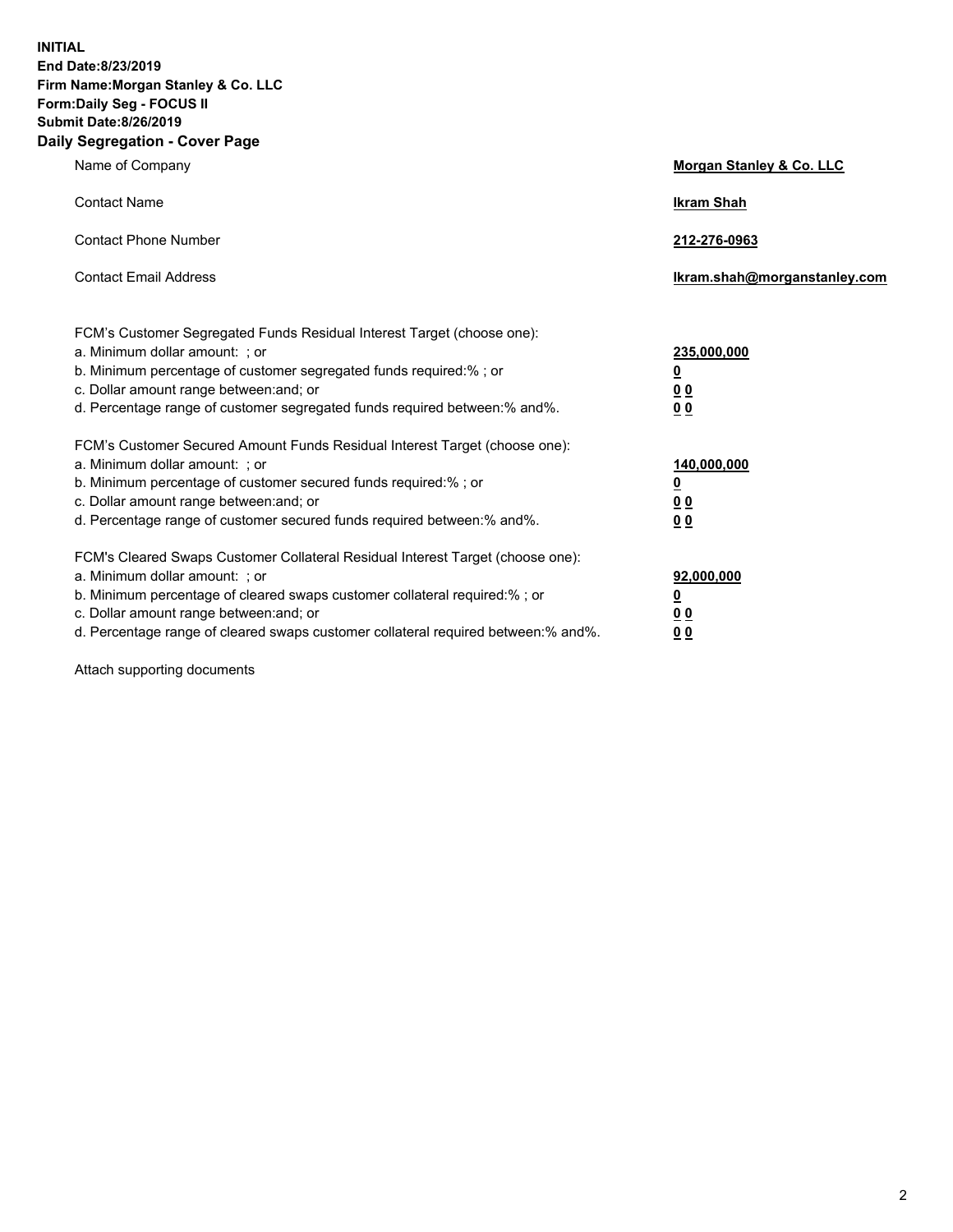## **INITIAL End Date:8/23/2019 Firm Name:Morgan Stanley & Co. LLC Form:Daily Seg - FOCUS II Submit Date:8/26/2019 Daily Segregation - Secured Amounts** Foreign Futures and Foreign Options Secured Amounts Amount required to be set aside pursuant to law, rule or regulation of a foreign government or a rule of a self-regulatory organization authorized thereunder 1. Net ledger balance - Foreign Futures and Foreign Option Trading - All Customers A. Cash **3,069,681,351** [7315] B. Securities (at market) **2,526,057,877** [7317] 2. Net unrealized profit (loss) in open futures contracts traded on a foreign board of trade **-186,140,248** [7325] 3. Exchange traded options a. Market value of open option contracts purchased on a foreign board of trade **24,640,567** [7335] b. Market value of open contracts granted (sold) on a foreign board of trade **-25,855,114** [7337] 4. Net equity (deficit) (add lines 1. 2. and 3.) **5,408,384,433** [7345] 5. Account liquidating to a deficit and account with a debit balances - gross amount **123,804,891** [7351] Less: amount offset by customer owned securities **-121,624,868** [7352] **2,180,023** 6. Amount required to be set aside as the secured amount - Net Liquidating Equity Method (add lines 4 and 5) 7. Greater of amount required to be set aside pursuant to foreign jurisdiction (above) or line 6. FUNDS DEPOSITED IN SEPARATE REGULATION 30.7 ACCOUNTS

- 1. Cash in banks
	- A. Banks located in the United States **399,014,714** [7500]
	- B. Other banks qualified under Regulation 30.7 **384,181,936** [7520] **783,196,650**
- 2. Securities
	- A. In safekeeping with banks located in the United States **616,277,794** [7540]
	- B. In safekeeping with other banks qualified under Regulation 30.7 **0** [7560] **616,277,794** [7570]
- 3. Equities with registered futures commission merchants
	-
	- B. Securities **0** [7590]
	- C. Unrealized gain (loss) on open futures contracts **2,768,088** [7600]
	- D. Value of long option contracts **0** [7610]
- E. Value of short option contracts **0** [7615] **9,363,314** [7620]
- 4. Amounts held by clearing organizations of foreign boards of trade
	- A. Cash **0** [7640]
	- B. Securities **0** [7650]
	- C. Amount due to (from) clearing organization daily variation **0** [7660]
	- D. Value of long option contracts **0** [7670]
	- E. Value of short option contracts **0** [7675] **0** [7680]
- 5. Amounts held by members of foreign boards of trade
	-
	-
	- C. Unrealized gain (loss) on open futures contracts **-188,908,336** [7720]
	- D. Value of long option contracts **24,640,567** [7730]
	- E. Value of short option contracts **-25,855,114** [7735] **4,191,292,912**
- 6. Amounts with other depositories designated by a foreign board of trade **0** [7760]
- 7. Segregated funds on hand **0** [7765]
- 8. Total funds in separate section 30.7 accounts **5,600,130,670** [7770]
- 9. Excess (deficiency) Set Aside for Secured Amount (subtract line 7 Secured Statement Page 1 from Line 8)
- 10. Management Target Amount for Excess funds in separate section 30.7 accounts **140,000,000** [7780]
- 11. Excess (deficiency) funds in separate 30.7 accounts over (under) Management Target **49,566,214** [7785]

**0** [7305]

[7354] **5,410,564,456** [7355]

**5,410,564,456** [7360]

[7530]

A. Cash **6,595,226** [7580]

 A. Cash **2,471,635,712** [7700] B. Securities **1,909,780,083** [7710] [7740] **189,566,214** [7380]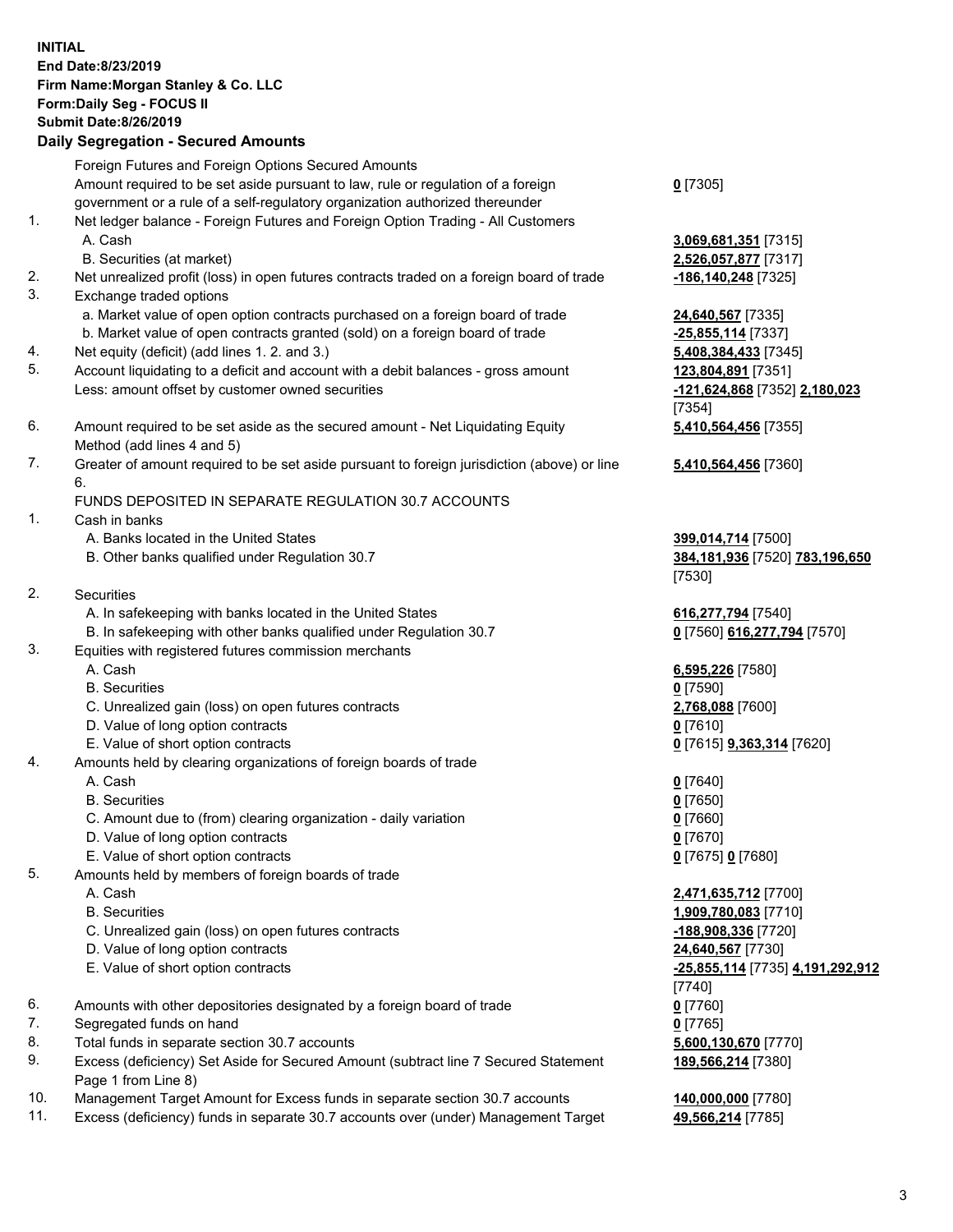|     | <b>INITIAL</b><br>End Date: 8/23/2019<br>Firm Name: Morgan Stanley & Co. LLC<br>Form: Daily Seg - FOCUS II<br><b>Submit Date: 8/26/2019</b> |                                    |
|-----|---------------------------------------------------------------------------------------------------------------------------------------------|------------------------------------|
|     | Daily Segregation - Segregation Statement                                                                                                   |                                    |
|     | SEGREGATION REQUIREMENTS(Section 4d(2) of the CEAct)                                                                                        |                                    |
| 1.  | Net ledger balance                                                                                                                          |                                    |
|     | A. Cash                                                                                                                                     | 7,293,402,987 [7010]               |
|     | B. Securities (at market)                                                                                                                   | 6,696,248,874 [7020]               |
| 2.  | Net unrealized profit (loss) in open futures contracts traded on a contract market                                                          | 4,024,645,294 [7030]               |
| 3.  | Exchange traded options                                                                                                                     |                                    |
|     | A. Add market value of open option contracts purchased on a contract market                                                                 | 974,956,459 [7032]                 |
|     | B. Deduct market value of open option contracts granted (sold) on a contract market                                                         | -804,370,251 [7033]                |
| 4.  | Net equity (deficit) (add lines 1, 2 and 3)                                                                                                 | 18,184,883,363 [7040]              |
| 5.  | Accounts liquidating to a deficit and accounts with                                                                                         |                                    |
|     | debit balances - gross amount                                                                                                               | 604,944,509 [7045]                 |
|     | Less: amount offset by customer securities                                                                                                  | -604,194,442 [7047] 750,067 [7050] |
| 6.  | Amount required to be segregated (add lines 4 and 5)                                                                                        | 18,185,633,430 [7060]              |
|     | FUNDS IN SEGREGATED ACCOUNTS                                                                                                                |                                    |
| 7.  | Deposited in segregated funds bank accounts                                                                                                 |                                    |
|     | A. Cash                                                                                                                                     | 4,435,981,385 [7070]               |
|     | B. Securities representing investments of customers' funds (at market)                                                                      | $0$ [7080]                         |
|     | C. Securities held for particular customers or option customers in lieu of cash (at                                                         | 852,790,024 [7090]                 |
|     | market)                                                                                                                                     |                                    |
| 8.  | Margins on deposit with derivatives clearing organizations of contract markets                                                              |                                    |
|     | A. Cash                                                                                                                                     | 7,215,740,541 [7100]               |
|     | B. Securities representing investments of customers' funds (at market)                                                                      | $0$ [7110]                         |
|     | C. Securities held for particular customers or option customers in lieu of cash (at<br>market)                                              | 5,843,458,850 [7120]               |
| 9.  | Net settlement from (to) derivatives clearing organizations of contract markets                                                             | <u>-55,213,343</u> [7130]          |
| 10. | Exchange traded options                                                                                                                     |                                    |
|     | A. Value of open long option contracts                                                                                                      | 974,956,459 [7132]                 |
|     | B. Value of open short option contracts                                                                                                     | -804,370,251 [7133]                |
| 11. | Net equities with other FCMs                                                                                                                |                                    |
|     | A. Net liquidating equity                                                                                                                   | 12,591,483 [7140]                  |
|     | B. Securities representing investments of customers' funds (at market)                                                                      | $0$ [7160]                         |
|     | C. Securities held for particular customers or option customers in lieu of cash (at                                                         | $0$ [7170]                         |
|     | market)                                                                                                                                     |                                    |
| 12. | Segregated funds on hand                                                                                                                    | $0$ [7150]                         |
| 13. | Total amount in segregation (add lines 7 through 12)                                                                                        | 18,475,935,148 [7180]              |
| 14. | Excess (deficiency) funds in segregation (subtract line 6 from line 13)                                                                     | 290,301,718 [7190]                 |
| 15. | Management Target Amount for Excess funds in segregation                                                                                    | 235,000,000 [7194]                 |
| 16. | Excess (deficiency) funds in segregation over (under) Management Target Amount                                                              | 55,301,718 [7198]                  |

16. Excess (deficiency) funds in segregation over (under) Management Target Amount Excess